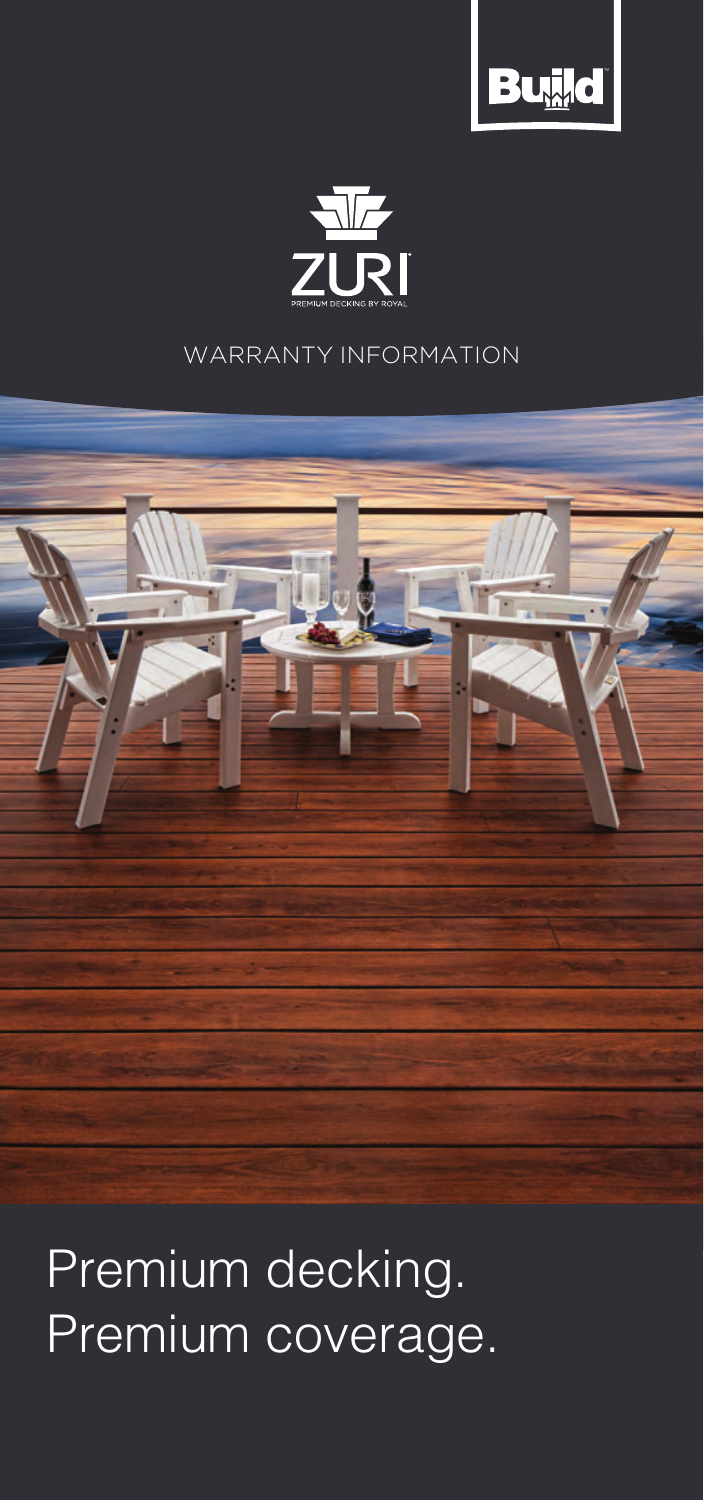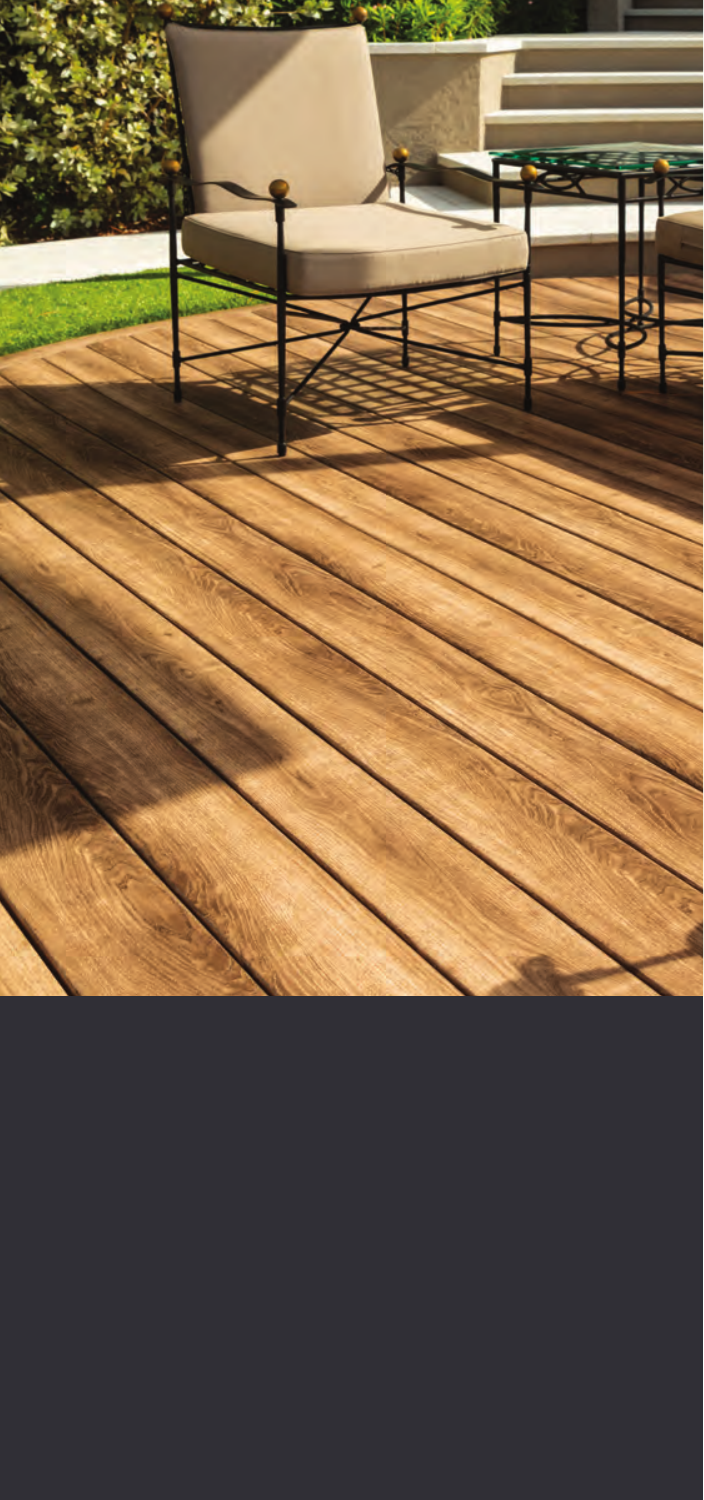Nothing compares to Zuri® or its warranty.

When it comes to easy, effortless and gorgeous, Zuri Premium Decking by Royal® hits it out of the park. The same goes for our warranty protection.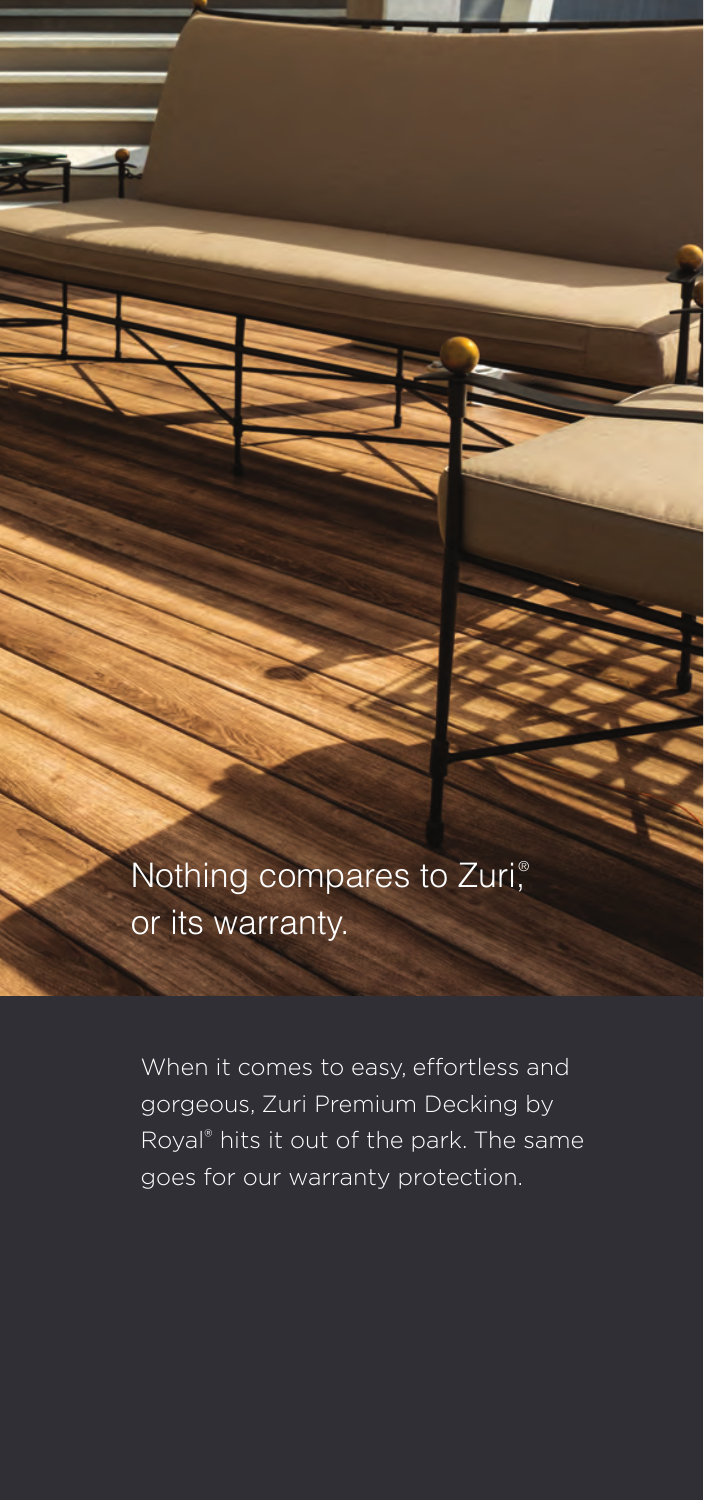## EFFECTIVE DATE:

THIS WARRANTY IS IN EFFECT FOR ALL PRODUCTS INSTALLED AFTER 09/01/2015

#### TERMS:

SUBJECT TO THE TERMS AND CONDITIONS OF THIS WARRANTY, ROYAL BUILDING PRODUCTS (USA) INC. (HEREIN ROYAL) WARRANTS TO THE HOMEOWNER THAT ITS ZURI DECKING PRODUCTS ("PRODUCTS") ARE FREE FROM MANUFACTURING DEFECTS IN MATERIAL AND WORKMANSHIP IF INSTALLED ACCORDING TO OUR INSTALLATION INSTRUCTIONS, AND WILL NOT ROT, PEEL, FLAKE, CORRODE, BLISTER, SPLIT, CHIP, OR FADE UNEVENLY WHEN EXPOSED EVENLY. WHILE YOU OWN YOUR HOME, THIS WARRANTY WILL REMAIN IN EFFECT FOR 25 YEARS. THIS WARRANTY IS NOT TRANSFERABLE. ROYAL RESERVES THE RIGHT TO DISCONTINUE, MODIFY OR OTHERWISE ALTER ANY OF ITS PRODUCTS, INCLUDING COLOR, WITHOUT PRIOR NOTICE.

THIS WARRANTY IS MADE EXCLUSIVELY AND SPECIFICALLY TO THE PERSON(S) WHO BOTH OWNS AND CONTINUOUSLY RESIDES IN THE HOME ON WHICH THE PRODUCTS ARE INSTALLED (HEREIN "HOMEOWNER") IF THAT PERSON IS THE ORIGINAL PURCHASER OF ROYAL'S PRODUCT(S) COVERED UNDER THIS WARRANTY. THIS WARRANTY IS ALSO MADE TO A HOMEOWNER WHO PURCHASES A NEWLY CONSTRUCTED RESIDENCE ON WHICH THE PRODUCT IS INSTALLED DIRECTLY FROM THE BUILDER.

WHERE ROYAL'S PRODUCT(S) ARE INSTALLED ON A STRUCTURE (I) NOT OCCUPIED EXCLUSIVELY BY THE HOMEOWNER (INCLUDING HIS OR HER IMMEDIATE FAMILY), (II) USED FOR INCOME PRODUCING PURPOSES, OR (III) USED IN A PUBLIC OR SEMI-PUBLIC APPLICATION, SUCH AS (BUT NOT LIMITED TO) A CONDOMINIUM, APARTMENT BUILDING, HOUSE OF WORSHIP, SCHOOL, MEDICAL FACILITY, SENIOR LIVING FACILITY, GOVERNMENT BUILDING, RESTAURANT, HOTEL, ETC., THEN THE WARRANTY IS MADE SOLELY TO THE ORIGINAL OWNER OF THE STRUCTURE ("COMMERCIAL OWNER") AND IS NOT TRANSFERABLE. THE TERM OF THE COMMERCIAL OWNER'S WARRANTY IS 25 YEARS, PRORATED BELOW. A COMMERCIAL OWNER FOR HIGH TRAFFIC AREAS SUCH AS BOARDWALKS, THEME PARKS, AND OTHER HIGH TRAFFIC AREAS MUST SUBMIT PLANS IN WRITING TO DETERMINE WARRANTY COVERAGE

IF ROYAL DETERMINES AT ITS SOLE DISCRETION, THAT ITS PRODUCT(S) HAVE A MANUFACTURING DEFECT COVERED UNDER THE TERMS OF THIS WARRANTY WITHIN THE FIRST 24 MONTHS, ROYAL WILL AT ITS OPTION, EITHER (1) REFUND THE PURCHASE PRICE OF THE MATERIAL AND THE COST OF ORIGINAL LABOR PAID TO INSTALL PRODUCT(S), (2) PAY TO REPAIR OR REPLACE ANY PRODUCT IT DETERMINES HAS A MANUFACTURING DEFECT INCLUDING THE COST OF LABOR NOT IN EXCESS OF THE ORIGINAL COST OF INSTALLATION. AFTER THE INITIAL 24 MONTHS, ROYAL WILL AT ITS OPTION, EITHER (1) REFUND THE PURCHASE PRICE OF THE MATERIAL, (2) REPLACE ANY PRODUCT IT DETERMINES HAS A MANUFACTURING DEFECT; NO LABOR COSTS SHALL BE PAID AFTER 24 MONTHS FROM INSTALLATION. IN THE EVENT OF REPAIR OR REPLACEMENT, THE WARRANTY APPLICABLE TO THE ORIGINAL PRODUCT(S) SHALL APPLY TO THE REPAIRED, REPLACED, REFINISHED OR COATED PRODUCT AND WILL EXTEND FOR THE BALANCE OF THE ORIGINAL TERM OF THE WARRANTY PERIOD. THESE REMEDIES ARE THE SOLE REMEDIES FOR ANY DEFECT TO THE PRODUCT.

#### TRANSFERABILITY

THIS WARRANTY IS NOT TRANSFERABLE

#### PRO-RATION SCHEDULE:

THIS WARRANTY SHALL BE A PRO-RATED WARRANTY PER THE COVERAGE CHART BELOW

FOR ZURI PRODUCT STRUCTURE (NOT COLOR FASTNESS):

| NUMBER OF YEARS AFTER INSTALLATION | COVERED ON A PRORATED BASIS |
|------------------------------------|-----------------------------|
| <b>UP TO 10</b>                    | 100%                        |
| $11 - 13$                          | 80%                         |
| $14 - 16$                          | 60%                         |
| $17-19$                            | 40%                         |
| $20 - 25$                          | 20%                         |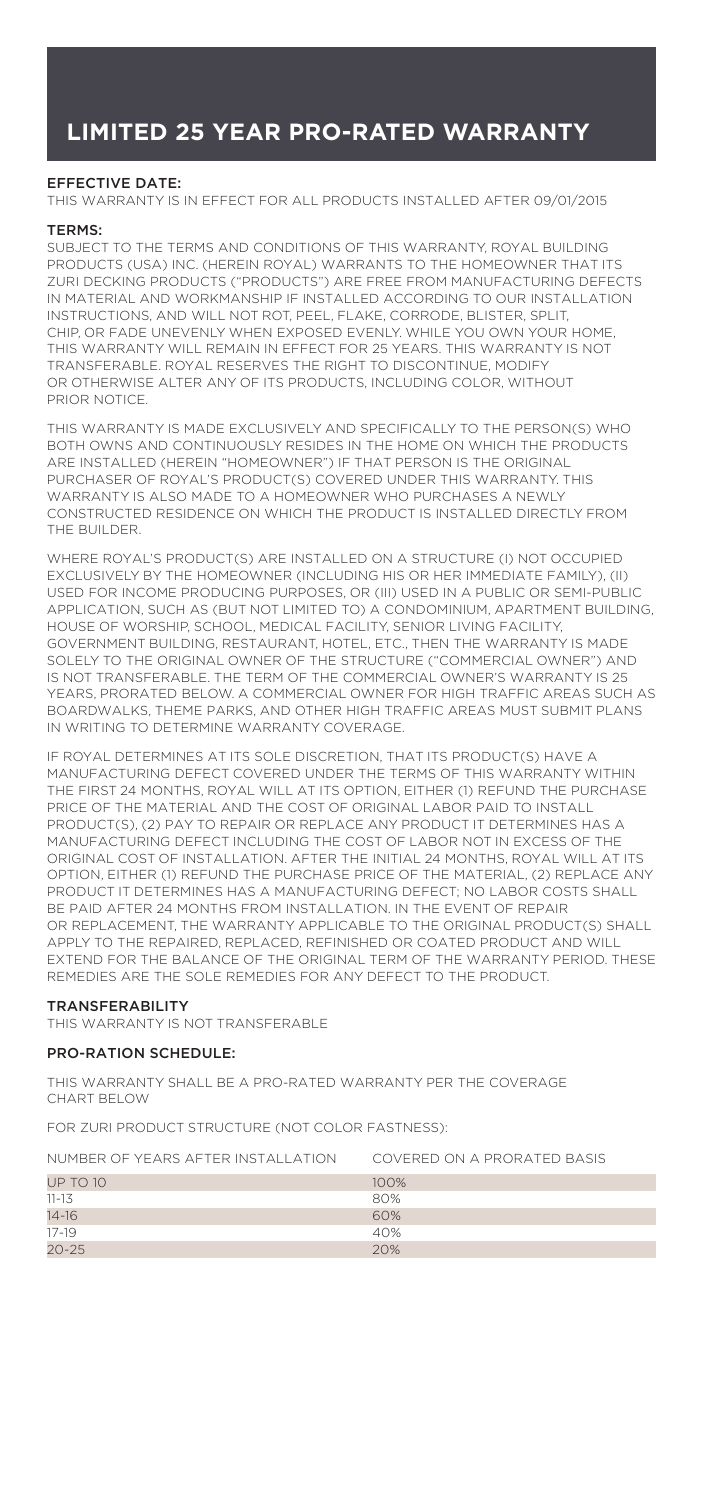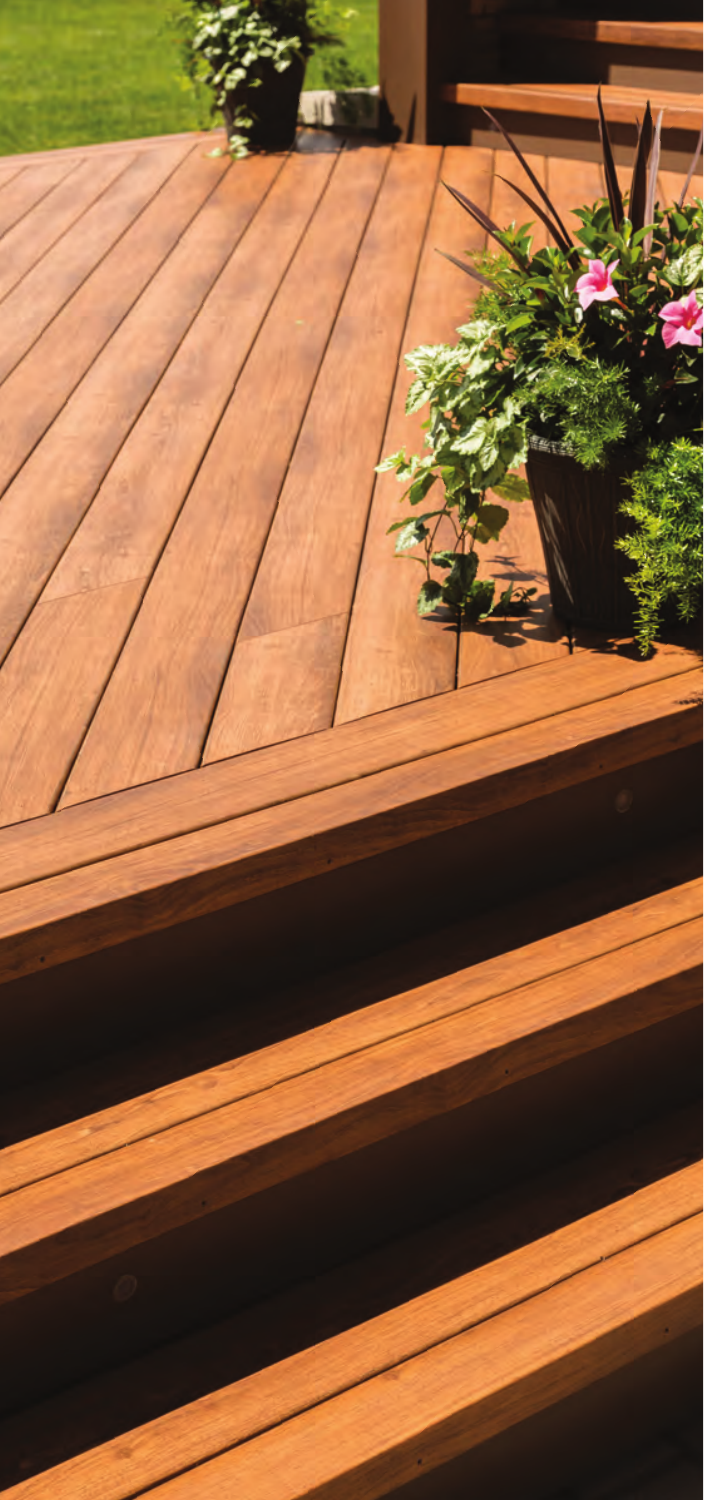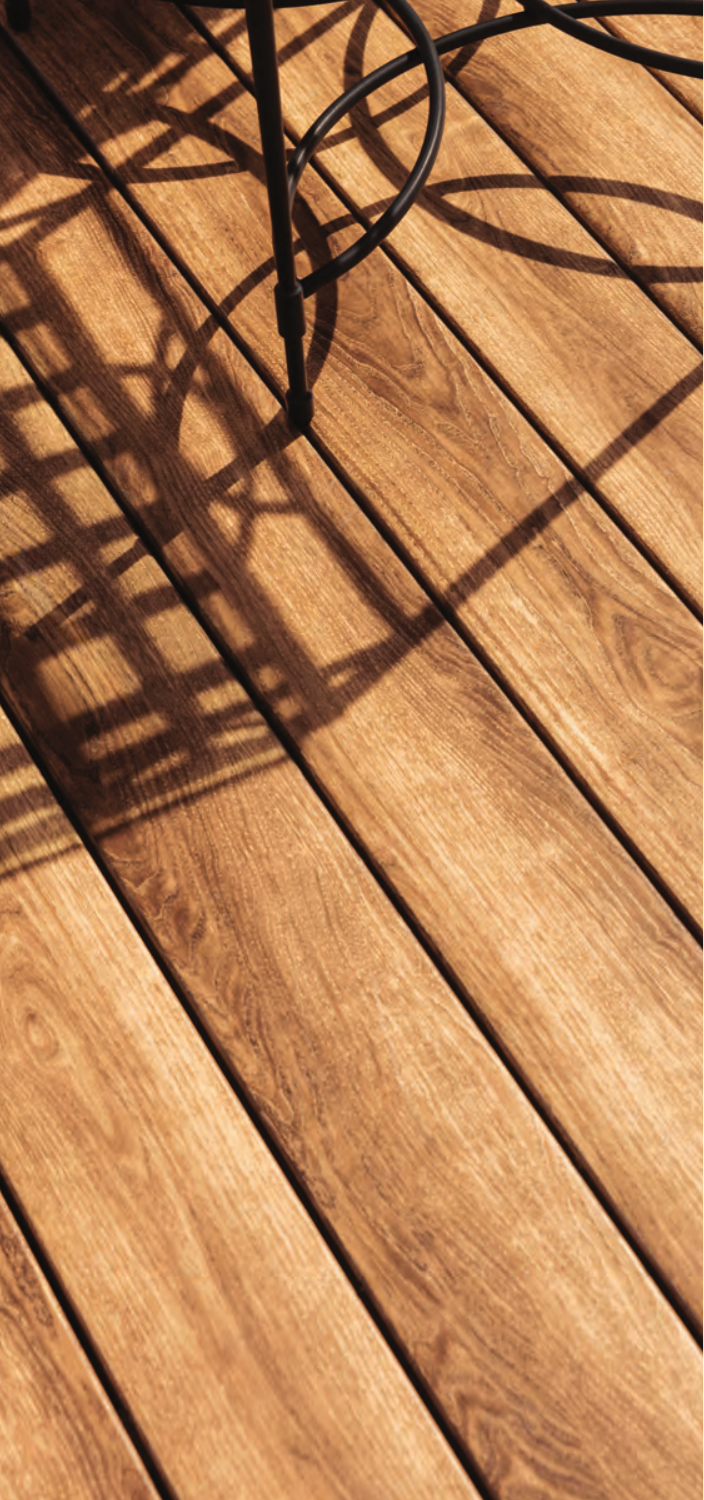### LIMITATIONS:

ROYAL'S WARRANTY DOES NOT PROVIDE PROTECTION AGAINST ANY DAMAGE CAUSED BY EVENTS INCLUDING BUT NOT LIMITED TO:

- MISUSE, NEGLIGENCE OR IMPROPER INSTALLATION
- FAILURE TO PROVIDE REASONABLE MAINTENANCE TO PREVENT ACCUMULATION OF DIRT, MILDEW, STAINING MATERIALS, POLLUTION, EXPOSURE TO CHEMICAL PRODUCTS OR INCOMPATIBLE CLEANERS
- IMPROPER HANDLING, TRANSPORTATION, STORAGE OR MAINTENANCE PRIOR TO OR DURING INSTALLATION
- ALTERATIONS LIKE APPLYING INCOMPATIBLE COATINGS, STAINS OR VARNISHES (SEE TECHNICAL INFORMATION FOR COMPATIBLE COATINGS IF ANY)
- NORMAL WEATHERING DUE TO EXPOSURE TO THE ELEMENTS
- EXPOSURE TO PAINT, SOLVENTS, ACIDS, BASES, ABRASIVES, HARSH CLEANSERS OR OTHER SUBSTANCES NOT RECOMMENDED BY MANUFACTURER
- DEFECTS IN THE DECK OR WALL STRUCTURE (MATERIALS OR CONSTRUCTION) ON WHICH ROYAL'S PRODUCTS ARE INSTALLED OR ADJACENT TO WHICH CAUSE FAILURE, SUCH AS MOVEMENT, CRACKING OR SETTLING OF THE WALL, FOUNDATION OR BUILDING
- DEFORMATION CAUSED BY HIGH HEAT SOURCES INCLUDING BUT NOT LIMITED TO GRILLS, FIRE PITS, FOIL SHEATHING, LOW E-GLASS WINDOWS AND LOW E-GLASS DOORS
- DAMAGE CAUSED BY ANIMALS OR INSECTS
- IMPACT OF FOREIGN OBJECTS, HAIL, LIGHTNING, FIRE, HURRICANE, TORNADOES, OR OTHER ACTS OF GOD
- VANDALISM, INTENTIONAL DAMAGE, RIOT OR INSURRECTION

NORMAL WEATHERING IS DEFINED AS EXPOSURE TO ULTRAVIOLET SUN LIGHT AND EXTREMES OF WEATHER AND ATMOSPHERE WHICH WILL CAUSE ANY COLORED OR PAINTED SURFACE TO FADE, DARKEN, CHALK OR ACQUIRE A SURFACE ACCUMULATION OF DIRT OR STAINS. THE SEVERITY OF THESE CONDITIONS DEPENDS ON AIR QUALITY THE GEOGRAPHIC LOCATION OF THE PROPERTY AND OTHER LOCAL CONDITIONS OVER WHICH ROYAL HAS NO CONTROL. ROYAL SHALL DETERMINE, AT ITS DISCRETION, WHETHER THE DECKING IS SUFFERING FROM ABNORMAL WEATHERING. THIS CONCLUSION SHALL BE BASED ON WHETHER THE PRODUCT(S) EVIDENCE A CHANGE IN COLOR IN EXCESS OF THE HUNTER UNITS AS CALCULATED ACCORDING TO ASTM D2244, AS OUTLINED IN THE CHART HEREIN. PRODUCT(S) MUST HAVE BEEN EXPOSED TO THE SAME WEATHERING CONDITIONS AND NOT PARTIALLY COVERED BY OTHER MATERIALS SUCH AS SHUTTERS, AWNINGS, PORTICOS, OR OTHER MATERIALS.

| <b>COLORS</b> | YEARS | NORMAL DELTA E | PRORATION SCHEDULE |
|---------------|-------|----------------|--------------------|
| $\Delta$      |       |                | 100%               |

THIS WARRANTY IS GIVEN IN LIEU OF ALL OTHER WARRANTIES, LIABILITIES OR OBLIGATIONS OF ROYAL, EITHER EXPRESSED OR IMPLIED, EXCEPT THAT THE DURATION OF ANY IMPLIED WARRANTIES OF MERCHANTABILITY AND FITNESS FOR A PARTICULAR PURPOSE ARE LIMITED IN TIME TO THE DURATION OF THIS WARRANTY. ROYAL SHALL IN NO EVENT BE LIABLE FOR CONSEQUENTIAL OR INCIDENTAL OR SPECIAL DAMAGES OF ANY KIND FOR BREACH OF AN EXPRESS, WRITTEN OR ORAL OR IMPLIED WARRANTY ON PRODUCTS. YOUR EXCLUSIVE REMEDY SHALL BE ENFORCEMENT OF OF THIS WARRANTY UPON THE TERMS AND CONDITIONS HEREIN CONTAINED. NO REPRESENTA-TIVE OF ROYAL OR ITS DISTRIBUTORS OR DEALERS IS AUTHORIZED TO MAKE ANY CHANGE OR MODIFICATION TO THIS WARRANTY.

#### WARRANTY CLAIMS PROCESS:

THE CLAIMANT SHALL PROVIDE A WRITTEN DESCRIPTION OF THE CLAIMED MANUFACTURING DEFECT TOGETHER WITH ORIGINAL PROOF OF PURCHASE WITHIN 30 DAYS OF NOTICING THE DEFECT TO THE FOLLOWING ADDRESS:

ROYAL BUILDING PRODUCTS 91 ROYAL GROUP CRESCENT WOODBRIDGE, ONTARIO CANADA L4H 1X9.

THE CLAIMANT MUST PROVIDE DATE OF INSTALLATION AND PROOF OF PROPERTY OWNERSHIP. THE CLAIMANT MAY BE REQUIRED TO SUBMIT A SAMPLE OF THE DEFECTIVE MATERIALS FOR ANALYSIS. THIS SAMPLE MAY NEED TO BE REMOVED FROM THE PROPERTY AT THE PROPERTY OWNER'S EXPENSE. ROYAL WILL ANALYZE THE MATERIAL CLAIMED TO BE DEFECTIVE AND DETERMINE THE VALIDITY OF THE CLAIM.

#### USE AND CARE:

YOUR ROYAL PRODUCT IS A LOW MAINTENANCE PRODUCT. PLEASE REFER TO OUR USE AND CARE BROCHURE FOR THE BEST WAY TO KEEP YOUR ROYAL PRODUCT LOOKING GREAT.

THIS WARRANTY GIVES YOU SPECIFIC LEGAL RIGHTS, AND YOU MAY ALSO HAVE OTHER RIGHTS WHICH VARY FROM STATE TO STATE.

FOR INQUIRIES AND CLAIM SUBMISSIONS, PLEASE VISIT WWW.ZURIWARRANTY.COM.